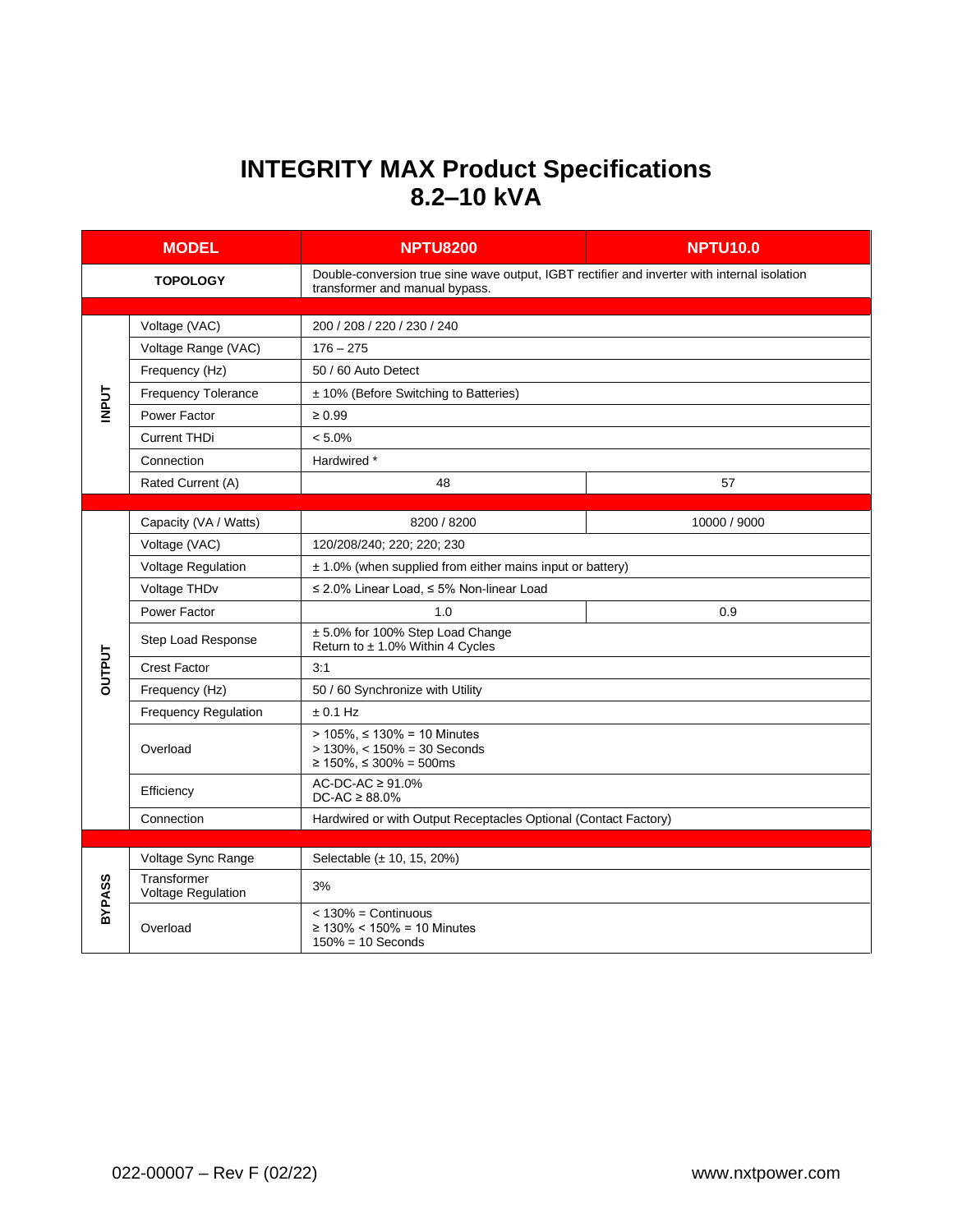| <b>BATTERY</b> | Voltage (VDC)             | 192 Nominal                                                                                                                                                                                                                                                                                                                                                                                                                                                                                                                                                                                                                                                                                                                                                          |      |  |
|----------------|---------------------------|----------------------------------------------------------------------------------------------------------------------------------------------------------------------------------------------------------------------------------------------------------------------------------------------------------------------------------------------------------------------------------------------------------------------------------------------------------------------------------------------------------------------------------------------------------------------------------------------------------------------------------------------------------------------------------------------------------------------------------------------------------------------|------|--|
|                | <b>Battery</b>            | 12V, High Rate, Valve Regulated Sealed Lead-Acid, Flame Retardant                                                                                                                                                                                                                                                                                                                                                                                                                                                                                                                                                                                                                                                                                                    |      |  |
|                | Quantity                  | 16                                                                                                                                                                                                                                                                                                                                                                                                                                                                                                                                                                                                                                                                                                                                                                   |      |  |
|                | Charge Current (ADC)      | 3 Amps                                                                                                                                                                                                                                                                                                                                                                                                                                                                                                                                                                                                                                                                                                                                                               |      |  |
|                | Backup Time (min)         | See Run-time Chart                                                                                                                                                                                                                                                                                                                                                                                                                                                                                                                                                                                                                                                                                                                                                   |      |  |
|                | Recharge Time             | $90\% > 8$ Hrs                                                                                                                                                                                                                                                                                                                                                                                                                                                                                                                                                                                                                                                                                                                                                       |      |  |
|                |                           |                                                                                                                                                                                                                                                                                                                                                                                                                                                                                                                                                                                                                                                                                                                                                                      |      |  |
| ENVIRONMENT    | Temperature (°C)          | Operating: 0 to 40 °C<br>Storage: - 15 to 55 °C<br>Transit: -15 to 60 °C                                                                                                                                                                                                                                                                                                                                                                                                                                                                                                                                                                                                                                                                                             |      |  |
|                | Altitude (m)              | Operating: 2,000<br><b>Transit: 12,000</b>                                                                                                                                                                                                                                                                                                                                                                                                                                                                                                                                                                                                                                                                                                                           |      |  |
|                | Humidity                  | 5.0% to 95.0%, Non-Condensing                                                                                                                                                                                                                                                                                                                                                                                                                                                                                                                                                                                                                                                                                                                                        |      |  |
|                | Audible (dBA)             | $\leq$ 55 @ 1 Meter from Front of Unit                                                                                                                                                                                                                                                                                                                                                                                                                                                                                                                                                                                                                                                                                                                               |      |  |
|                | Heat Dissipation (BTU/hr) | 2767                                                                                                                                                                                                                                                                                                                                                                                                                                                                                                                                                                                                                                                                                                                                                                 | 3037 |  |
|                |                           |                                                                                                                                                                                                                                                                                                                                                                                                                                                                                                                                                                                                                                                                                                                                                                      |      |  |
| AGENCIES       | <b>EMC</b>                | FCC Part 15J Class A<br>EN 55022 Class A / CISPR 22<br>EN/IEC 62040-2 Electromagnetic Compatibility<br>IEC 61000-3-11 Limitations of Voltage Fluctuations & Flicker<br>IEC 61000-3-12 Limits of Harmonic Currents Produced<br>IEC61000-4-2, Electrostatic Discharge<br>IEC61000-4-3, Level 3 Radiated Electromagnetic Field Immunity<br>IEC61000-4-4, Level 4 Electrical Fast Transient/ Burst Immunity<br>IEC61000-4-5, Level 4 Surge Immunity<br>IEC61000-4-6, Level 3 Immunity to Conducted Radio Frequency Disturbances<br>IEC61000-4-8, Level 4 Power Frequency Magnetic Field Immunity<br>IEC61000-4-11, Voltage Dips, Short Interruptions, and Voltage Variations<br>IEC62040-1-1, Safety & Leakage Current<br>IEC62040-1-2, Insulation & Dielectric Rigidity |      |  |
|                | <b>Safety Agencies</b>    | <b>UL1778</b><br>cUL to CSA22.2 No.107.3<br>IEC 62040-1                                                                                                                                                                                                                                                                                                                                                                                                                                                                                                                                                                                                                                                                                                              |      |  |
|                | <b>RoHS</b>               | All Units are RoHS Compliant (where applicable)                                                                                                                                                                                                                                                                                                                                                                                                                                                                                                                                                                                                                                                                                                                      |      |  |
|                |                           |                                                                                                                                                                                                                                                                                                                                                                                                                                                                                                                                                                                                                                                                                                                                                                      |      |  |
| <b>OTHER</b>   | Communication             | <b>RS-232 USB</b><br><b>DB-9 Dry Contacts</b><br>Internal SNMP Adapter (Optional)                                                                                                                                                                                                                                                                                                                                                                                                                                                                                                                                                                                                                                                                                    |      |  |
|                | Unit Weight (lbs/kg)      | 317/144                                                                                                                                                                                                                                                                                                                                                                                                                                                                                                                                                                                                                                                                                                                                                              |      |  |
|                | Shipping Weight (lbs/kg)  | 391 / 177                                                                                                                                                                                                                                                                                                                                                                                                                                                                                                                                                                                                                                                                                                                                                            |      |  |
|                | Plug & Receptacle*        | Contact Factory for PDU Configurations                                                                                                                                                                                                                                                                                                                                                                                                                                                                                                                                                                                                                                                                                                                               |      |  |

\* Hardwired unit is standard. Plug & Receptacle is optional. Contact factory for part numbers.

**NOISE REJECTION-ISOLATION:** With unit under power and an ANSI/IEEE C62.41Cat. A pulse applied either normal or common mode at the input, the noise output voltage will be less than 10V normal mode and less than 0.5V common mode in all four quadrants (CM-NM, NM-NM, CM-CM, NM-CM).

**SURGE VOLTAGE WITHSTAND CAPABILITY:** Tested under power to ANSI/IEEE C62.41 Cat. A & B (formerly IEEE587-1980). Cat. A - 6000V @ 200 amps, 0.5 µsec risetime, 100 kHz decay, Cat. B - 6000V @ 500 amps, 0.5 µsec risetime, 100 kHz decay.